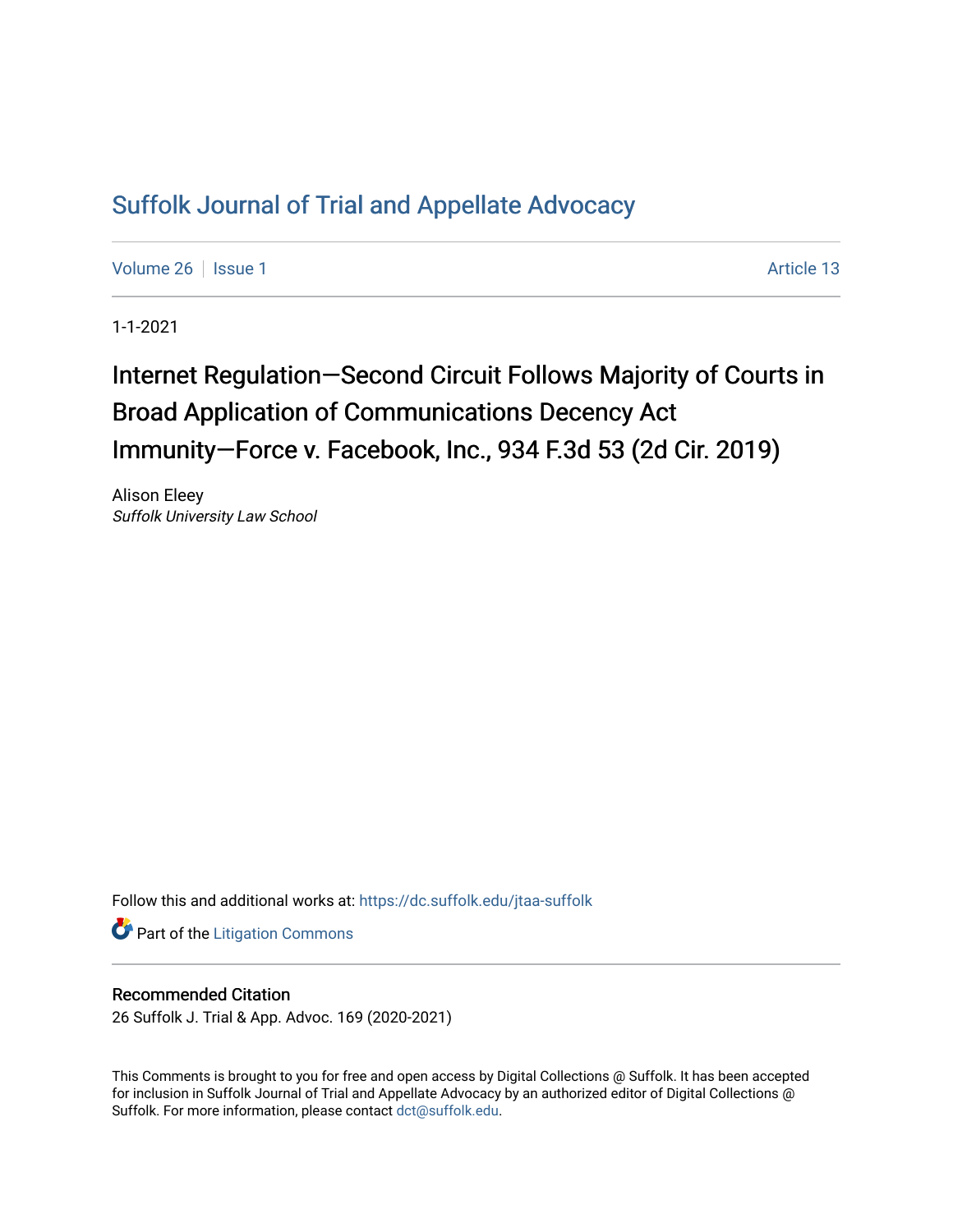## **INTERNET REGULATION—SECOND CIRCUIT FOLLOWS MAJORITY OF COURTS IN BROAD APPLICATION OF COMMUNICATIONS DECENCY ACT IMMUNITY—***FORCE V. FACEBOOK, INC.***, 934 F.3D 53 (2D CIR. 2019).**

The Communications Decency Act ("CDA") regulates the content of technology companies, including social media platforms.<sup>1</sup> The CDA has come under immense scrutiny, particularly regarding social media's role in facilitating attacks by terrorist organizations.<sup>2</sup> In *Force v. Facebook, Inc.*,<sup>3</sup> the United States Court of Appeals for the Second Circuit decided whether the CDA provided Facebook with immunity from claims that Facebook provided a platform for the terrorist organization, Hamas, to carry out various attacks.<sup>4</sup> The court held that Facebook was considered a "publisher" for purposes of the CDA, and was therefore immune from liability.<sup>5</sup>

<sup>1</sup> *See* 47 U.S.C. § 230(c)(2) (2019) (providing immunity to computer-service providers who regulate certain content). The subsection of the statute states as follows:

No provider or user of an interactive computer service shall be held liable on account of— (A) any action voluntarily taken in good faith to restrict access to or availability of material that the provider or user considers to be obscene, lewd, lascivious, filthy, excessively violent, harassing, or otherwise objectionable, whether or not such material is constitutionally protected; or (B) any action taken to enable or make available to information content providers or others the technical means to restrict access to material described in paragraph (1) [subparagraph (A)].

#### *Id.*

<sup>2</sup> *See* Nicole Phe, Note, *Social Media Terror: Reevaluating Intermediary Liability Under the Communications Decency Act*, 51 SUFFOLK U. L. REV. 99, 99 (2018) (outlining claims of victims' families against social media companies). The lawsuits discussed in Phe's note include a widow who sued Twitter for providing "material support" to ISIS in carrying out an attack on her husband. *Id.* In another suit, a family sued Google for its role in aiding an ISIS attack in Paris that killed their relative. *Id*. They argued that Google "'knowingly permit[ed] terrorist group ISIS to use their social networks,' and enabl[ed] them to carry out various terror attacks." *Id.*

<sup>3</sup> 934 F.3d 53 (2d Cir. 2019).

<sup>4</sup> *See id.* at 57 (stating issue of case). "The principal question presented in this appeal is whether 47 U.S.C. § 230(c)(1), a provision enacted by the Communications Decency Act of 1996, shields Defendant-Appellee Facebook, Inc., from civil liability as to Plaintiffs-Appellants' federal anti-terrorism claims." *Id.*

<sup>5</sup> *See Force*, 934 F.3d at 68 (stating holding); *see also* 47 U.S.C. § 230 ("No provider or user of an interactive computer service shall be treated as the publisher or speaker of any information provided by another information content provider."); Phe, *supra* note 2, at 68 (stating court's conclusion). Plaintiffs' argued that Facebook was not a "publisher" under the CDA because Facebook developed "matchmaking" algorithms that connected users to content that is most likely to gain interest and engage them in the platform. Phe, *supra* note 2, at 65. The court rejected this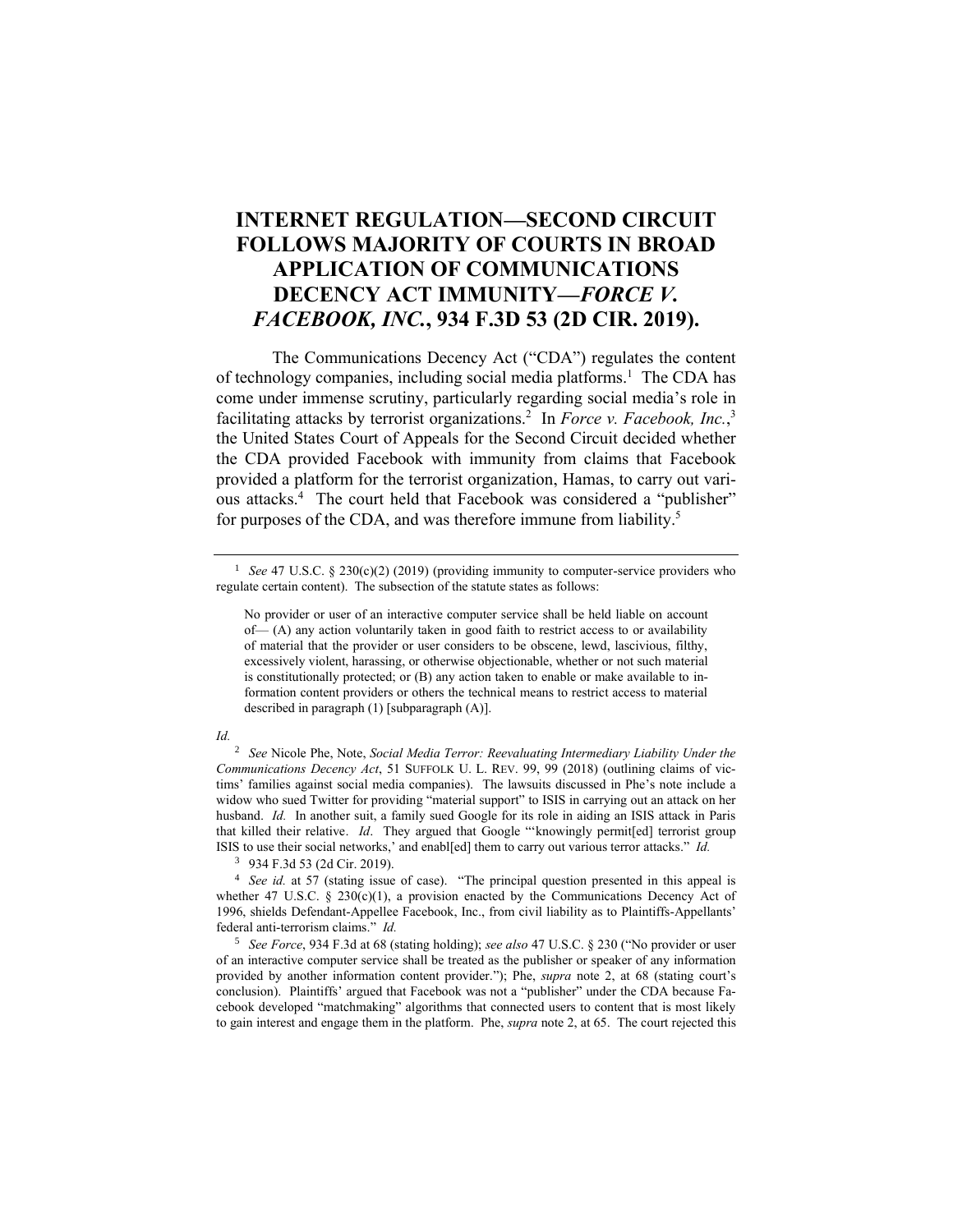Hamas is a Palestinian terrorist organization that has committed thousands of attacks in Israel, including five attacks against Americans between 2014 and 2016.<sup>6</sup> During these attacks, Hamas terrorists kidnapped and killed a teenager walking home from school, drove a car into a crowd and killed a 3-month-old baby, and stabbed three victims.<sup>7</sup> Hamas operatives carried out all of these attacks.<sup>8</sup> Hamas used Facebook to encourage attacks, celebrate the success of these attacks, and propagate their political views. 9 The Plaintiffs in *Force*, therefore, claimed that Facebook enabled Hamas to carry out the terrorist attacks and should be held liable for their role in aiding such attacks.<sup>10</sup>

Facebook is an "online social network platform and communications service" where users join the network and populate their pages with their own content.<sup>11</sup> Facebook does not review the content its users post, however, it does have a department focused on anti-terrorism.<sup>12</sup> These "counterterrorism specialists" use various techniques to identify terrorist

argument, holding that based on both statutory interpretation and precedent, Facebook's matchmaking algorithm did not render it a non-publisher. Phe, *supra* note 2, at 66; Jeff Neuburger, *Facebook Shielded by CDA Immunity Against Federal Claims for Allowing Use of Its Platform by*  **PROSKAUER** (Aug. 9, 2019), https://newmedialaw.proskauer.com/2019/08/09/facebook-shielded-by-cda-immunity-againstfederal-claims-for-allowing-use-of-its-platform-by-terrorists/ (discussing outcome of *Force* decision and court's rejection of Plaintiffs' "matchmaking" argument).

<sup>6</sup> *See Force*, 934 F.3d at 57-58 (describing Hamas organization and its principal aims). "Hamas is a Palestinian Islamist organization centered in Gaza. It has been designated a foreign terrorist organization by the United States and Israel. Since it was formed in 1987, Hamas has conducted thousands of terrorist attacks against civilians in Israel." *Id.* at 57. *But see* Matthew Levitt, *Hamas from Cradle to Grave*, MIDDLE EAST Q., Winter 2004 at 3, (available at https://www.meforum.org/582/hamas-from-cradle-to-grave) (last visited Dec. 30, 2020) (recognizing opposing view of Hamas as "nationalist movement" promoting "social welfare").

<sup>7</sup> *See Force*, 934 F.3d at 57-58 (outlining attacks and identifying victims).

<sup>&</sup>lt;sup>8</sup> *See id.* (reiterating Hamas operatives executed all attacks).

<sup>9</sup> *See id.* at 59 (describing Hamas use of Facebook to celebrate and promote attacks). For example, the attack that killed the baby "came after Hamas posts encouraged car-ramming attacks at light rail stations." *Id.* Additionally, Hamas supporters were able to view celebratory posts on Facebook for these attacks because Facebook "allegedly failed to remove the 'openly maintained' pages and associated content of certain Hamas leaders, spokesmen, and other members." *Id.* (citations omitted).

<sup>&</sup>lt;sup>10</sup> *See id.* (stating Plaintiffs' claim that Facebook helped Hamas carry out their terrorist acts). "[P]laintiffs claim [that] Facebook enables Hamas 'to disseminate its messages directly to its intended audiences,' to 'carry out the essential communication components of [its] terror attacks . . . .'" *Id.* (citations omitted).

<sup>&</sup>lt;sup>11</sup> *See id.* at 58 (setting out Facebook's business model and how it works as social media platform).

<sup>&</sup>lt;sup>12</sup> *See Force*, 934 F.3d at 58 (explaining how Facebook does not review or screen users' content). "Facebook's terms of service specify that a user 'own[s] all of the content and information [the user] post[s] on Facebook, and [the user] can control how it is shared through [the user's] privacy and application settings.'" *Id.* (citations omitted).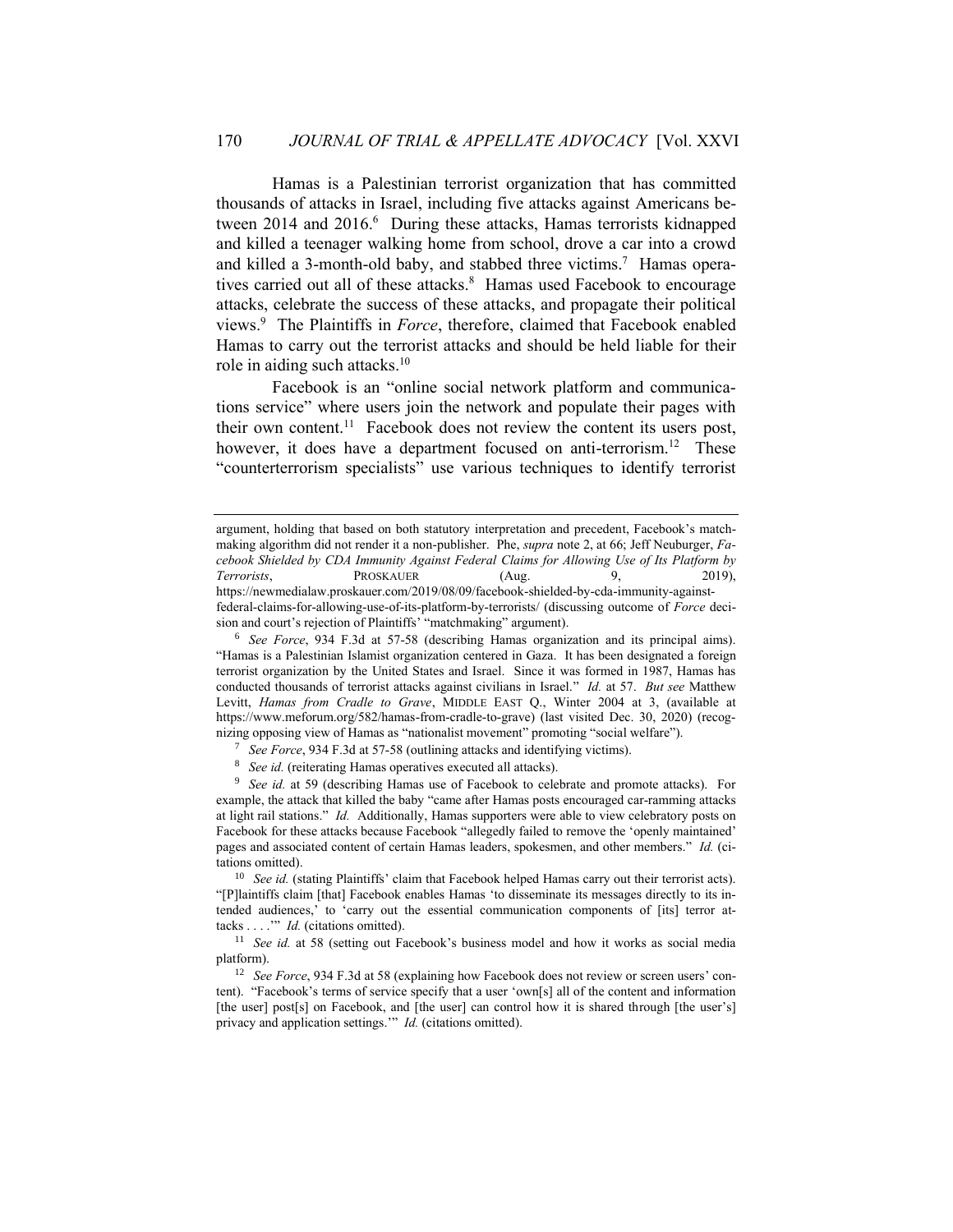activity and remove concerning posts to the best of their ability.<sup>13</sup> Nevertheless, Facebook is unable to identify and remove all terrorist activity on its platform. 14

The Plaintiffs' first complaint alleged that Facebook was civilly liable under the Anti-Terrorism Act for aiding and abetting international terrorist activities. 15 The district court dismissed the Plaintiffs' first complaint under 47 U.S.C. § 230(c)(1) because the Plaintiffs treated Facebook as a publisher.<sup>16</sup> The Plaintiffs then filed an amended complaint that kept the original allegations, but added an additional claim that Facebook "concealed its alleged material support to Hamas." 17 However, the district court again denied their motion under 47 U.S.C.  $\S 230(c)(1)$ , to which the Plaintiffs appealed. 18 The Second Circuit Court affirmed the judgment of the

<sup>15</sup> *See Force*, 934 F.3d at 61 (detailing procedural history and Plaintiffs first complaint).

In their First Amended Complaint, Plaintiffs claimed that, under 18 U.S.C. § 2333, Facebook was civilly liable for aiding and abetting Hamas's acts of international terrorism; conspiring with Hamas in furtherance of acts of international terrorism; providing material support to terrorists; and providing material support to a designated foreign terrorist organization.

#### *Id.*

<sup>16</sup> *See* Force v. Facebook, Inc., 304 F. Supp. 3d 315, 318 (E.D.N.Y. 2018) (dismissing first complaint).

Examining the myriad opinions considering the application of that law, the court concluded that each of Plaintiffs' claims and theories of liability sought to hold Facebook liable based on its role as the 'publisher or speaker' of social media content generated by Hamas and affiliated individuals, and so were barred by the defense afforded by Section 230.

#### *Id.*

<sup>17</sup> *See Force*, 934 F.3d at 62 (stating contents of Plaintiffs' proposed amended complaint).

<sup>18</sup> *See Force*, 304 F. Supp. at 332 (dismissing Plaintiffs' motion to file amended complaint with prejudice); *see also Force*, 934 F.3d at 62 (noting Plaintiffs' appealed district court dismissal).

<sup>&</sup>lt;sup>13</sup> *See id.* at 60-61 (explaining work and background of counter-terrorist specialists). Facebook's Community Standards states that it "'remove[s] content that expresses support or praise for groups, leaders, or individuals involved in,' inter alia, '[t]errorist activity.'" *Id.* at 60. (citations omitted). Facebook thus employs "academics, engineers, and former prosecutors and law enforcement officers" to respond to reported posts for terrorist activity and remove content that violates its issued standards. *Id.* at 61.

<sup>&</sup>lt;sup>14</sup> *See id.* at 59 (noting that Facebook failed to remove all terrorist pages from its platform); *see also* Ryan Goodman, *Why Can't Facebook Take Down All Terrorist Content?*, NEWSWEEK (Jan. 17, 2018, 8:10 AM), https://www.newsweek.com/why-cant-facebook-take-down-allterrorist-content-782598 ("Content that Facebook declared did not violate its Community Standards included a photo of hooded gunmen aiming their weapons in an urban neighborhood with the caption, 'We Will Attack you in Your Home.'")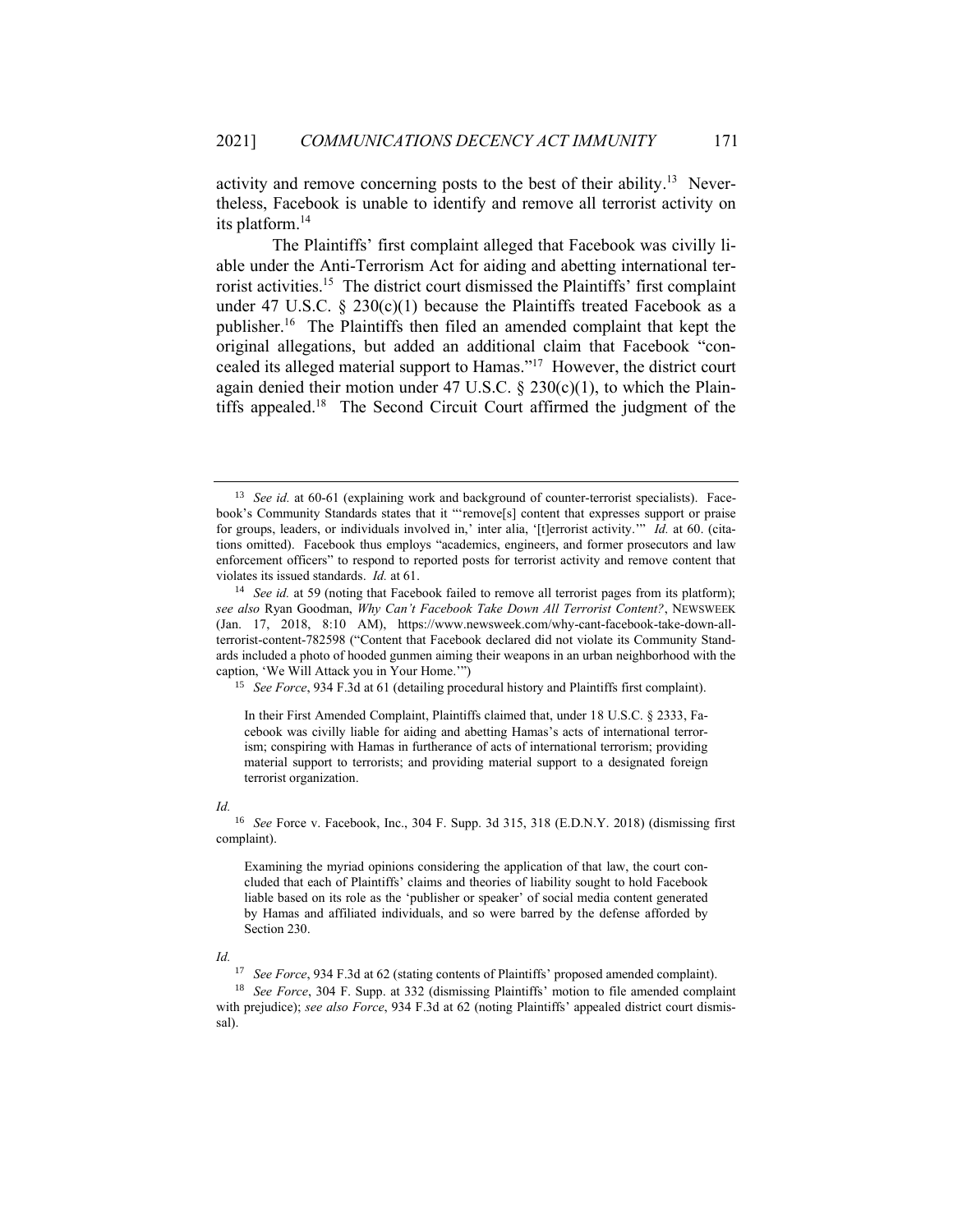lower court, and held that Facebook is a publisher and therefore immune under  $\S 230(c)(1)$  of the CDA.<sup>19</sup>

Before the enactment of the CDA, common law regulated the internet and its liability for third parties. 20 This common-law-focused model forced courts to determine which category the internet service provider ("ISP") fell under, which resulted in conflicting decisions among various jurisdictions.<sup>21</sup> The courts found that either: (1) ISPs would not regulate any of their content for fear of liability, or (2) ISPs overcensored the internet, which in turn inhibited free speech.<sup>22</sup> In *Cubby, Inc. v. Compuserve, Inc*., the district court held that a computer-database owner was a distributor, and therefore not liable for a third party's defamatory statements because they neither knew nor had reason to know about the statements.<sup>23</sup> A few years later, in a case with facts similar to *Cubby*, the court in *Stratton Oakmont v. Prodigy Servs. Co.* held that an online service provider was lia-

Under common law, primary publishers were held to the same standard of liability as original authors because they were in the best position to monitor and control content, and as a result, could have easily avoided or mitigated the harm caused by defamation. On the other hand, a distributor is liable for the distribution of a defamatory publication only if the distributor had actual or imputed knowledge of the defamation and failed to remove the defamatory post. Distributor liability hinged on the idea that even though distributors were not in a position to monitor and control content, they had the ability to minimize the harm of the defamation by refusing to sell or stock defamatory materials.

#### *Id.*

<sup>21</sup> *See id.* at 104 (explaining outcome of common-law-liability scheme). "As one court insightfully noted, 'more ideas and information are shared on the Internet than any other medium. But when we try to pin down this medium of exchange, we realize how slippery our notion of the Internet really is.'" *Id.*; *see also* Michelle Jee, *New Technology Merits New Interpretation: An Analysis of the Beadth of CDA Section 230 Immunity*, 13 HOUS. BUS. & TAX L.J. 178, 184 (2013) (noting increase in confliciting court decisions as internet expanded). As internet providers created forums where users could connect on the internet, "courts had conflicting views on how to adequately address claims against website operators for defamation." Jee, *supra* note 21, at 184.

<sup>22</sup> *See* Phe, *supra* note 2, at 106 (explaining Congressional issue with common-law liability).

<sup>23</sup> *See* 776 F. Supp. 135, 141 (S.D.N.Y. 1991) (finding "CompuServe, as a news distributor, may not be held liable if it neither knew nor had reason to know of the allegedly defamatory Rumorville statements, summary judgment in favor of CompuServe on the libel claim is granted."). CompuServe provides an online information service that individuals can subscribe to and gain access to information about thousands of sources within its electronic library. *Id.* at 137. The plaintiffs claimed that one of the sources on CompuServe's website published false statements about them and CompuServe failed to remove those statements. *Id.* at 138. However, the court found that CompuServe was a distributor and could not be held liable if they did not know or have reason to know about the defamatory statements. *Id.* at 141.

<sup>19</sup> *See Force*, 934 F.3d at 57 (affirming lower court's judgement).

<sup>20</sup> *See* Phe, *supra* note 2, at 102 (explaining legal history of internet service providers' liability prior to CDA). This "common law liability scheme consisted of three categories: primary publishers, distributors, and conduits." *Id.* These categories meant that liability varied depending on what category the party involved in the litigation fell under. *Id.* at 103.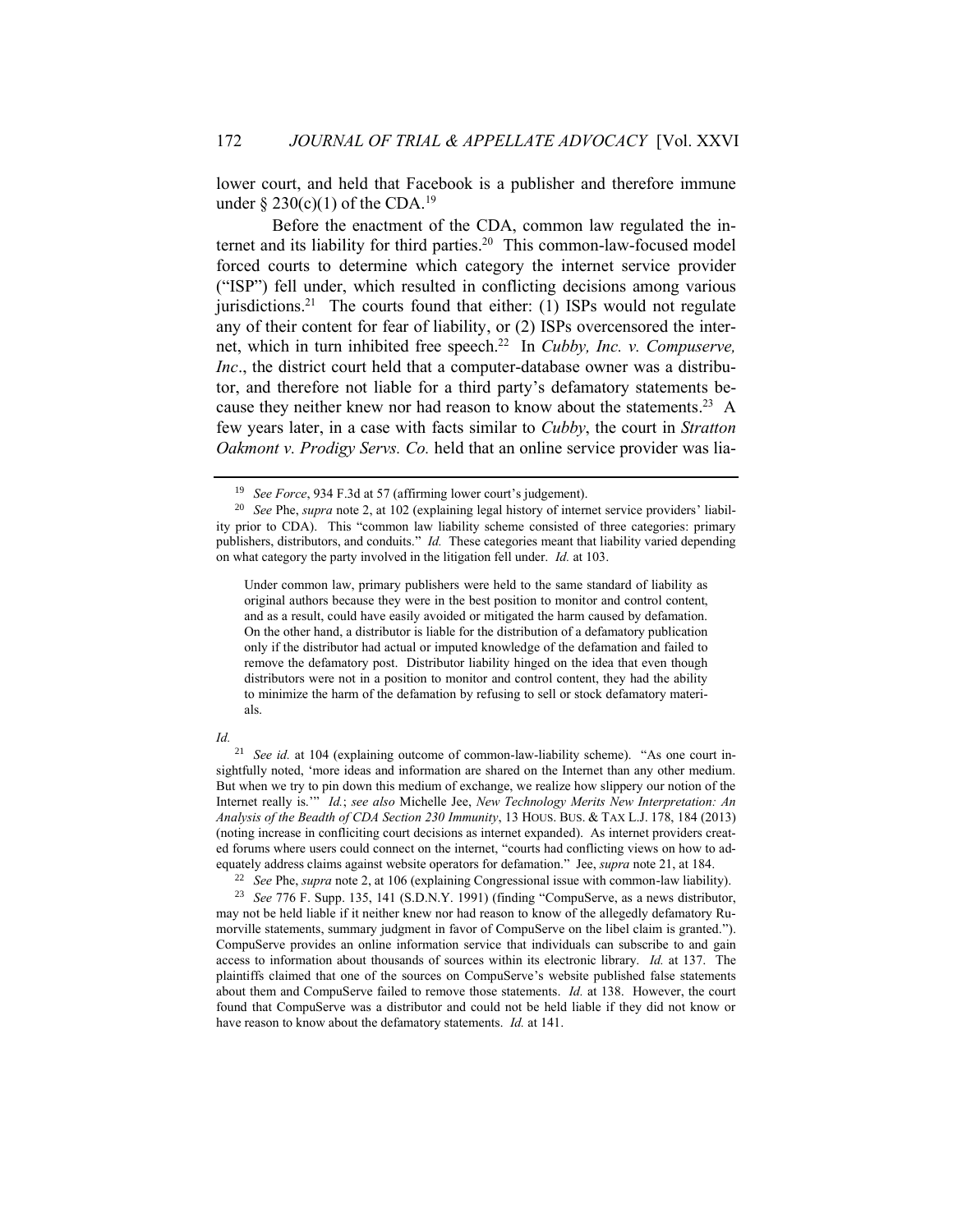ble for a third party statement because it attempted to filter its content.<sup>24</sup> The conflicting holdings of these cases worried Congress, which led to the formation of the CDA.<sup>25</sup>

In 1996, Congress passed the CDA in an effort to "control and limit the exposure of children to indecent and obscene material online." 26 One year later, the Supreme Court struck down most of the CDA because it exposed internet providers to too much liability, which consequently prompted the addition of  $\S 230$ .<sup>27</sup> Section 230 of the CDA provides immunity for internet providers who are treated as publishers of third-party content. 28 The purpose of this immunity was largely to continue the development of the internet and "to preserve the vibrant and competitive free market . . . for the Internet and other interactive computer services" without Federal or State regulation.<sup>29</sup> Moreover, there are three requirements for immunity

<sup>26</sup> *See* Nina I. Brown, *Fight Terror, Not Twitter: Insulating Social Media from Material Support Claims*, 37 LOY. L.A. ENT. L. REV. 1, 39 (2017) (articulating reason behind original enactment of CDA).

<sup>27</sup> *See id.* at 39 (providing reason for amending CDA). "[S]ection 230 was tacked on to address the growing concern that websites could be liable for content posted by third parties." *Id.*  One year after the CDA was enacted, most of the Act was struck down as unconstitutional; however, § 230 was kept in tact. *Id.*

<sup>24</sup> *See* No. 31063/94, 1995 N.Y. Misc. LEXIS 229, at \*13, 17 (N.Y. Sup. Ct. May 24, 1995) (holding Prodigy's "conscious choice, to gain the benefits of editorial control, has opened it up to a greater liability than [the ISP in *Cubby*] and other computer networks that make no such choice."). The court found that Prodigy controlled its content because they were controlled by their members who, in turn, controlled the electronic bulletein boards on Prodigy's site. *Id.* at \*9. Further, Prodigy had an automatic software that screened content. *Id.* Therefore, Prodigy was distinguished from the ISP in *Cubby* because Prodigy chose to regulate their content, thus opening them up to liability. *Id.*

<sup>25</sup> *See* Phe, *supra* note 2, at 106 (explaining Congressional reaction to *Cubby* and *Stratton* decisions). "In particular, members of Congress and online intermediaries alike fretted over this nonsensical 'rule' that would result in one of two extremes." *Id.* After much debate, Congress passed the Family Empowerment Amendment ("FEA"), which provided a hands-off approach to internet regulation with limited federal intervention. *Id.* at 107. The "Good Samaritan provision" of the FEA—now known as § 230 of the CDA— allowed ISP's to self regulate. *Id*. The FEA laid the foundation of § 230. *Id.* at 108.

<sup>28</sup> *See* 47 U.S.C. § 230(c)(1) (2019) (providing immunity to internet providers for third-party content posts on their sites); *see also* Brown, *supra* note 26, at 37 ("Simply put, section 230 protects social media sites, among others, from civil liability for publishing content such as posts, pages, comments, tweets, etcetera generated by its users."); Jeff Magenau, *Setting Rules in Cyberspace: Congress's Lost Opportunities to Avoid the Vagueness and Overbreadth of the Communications Decency Act*, 34 SAN DIEGO L. REV. 1111, 1112 (1997) (discussing enactment of CDA).

<sup>29</sup> *See* Brown, *supra* note 26, at 39 (citing legislative purpose of § 230). Congress' main purpose and goal at the time of enacting the CDA was to encourage the development and free flow of information through the internet. *Id.* Furthermore, "[i]n passing section 230 and allowing sites to voluntarily filter content, Congress spared social media platforms from the grim choice of either performing some content-editing to remove obscene and offensive material or policing no content at all." *Id.* at 41.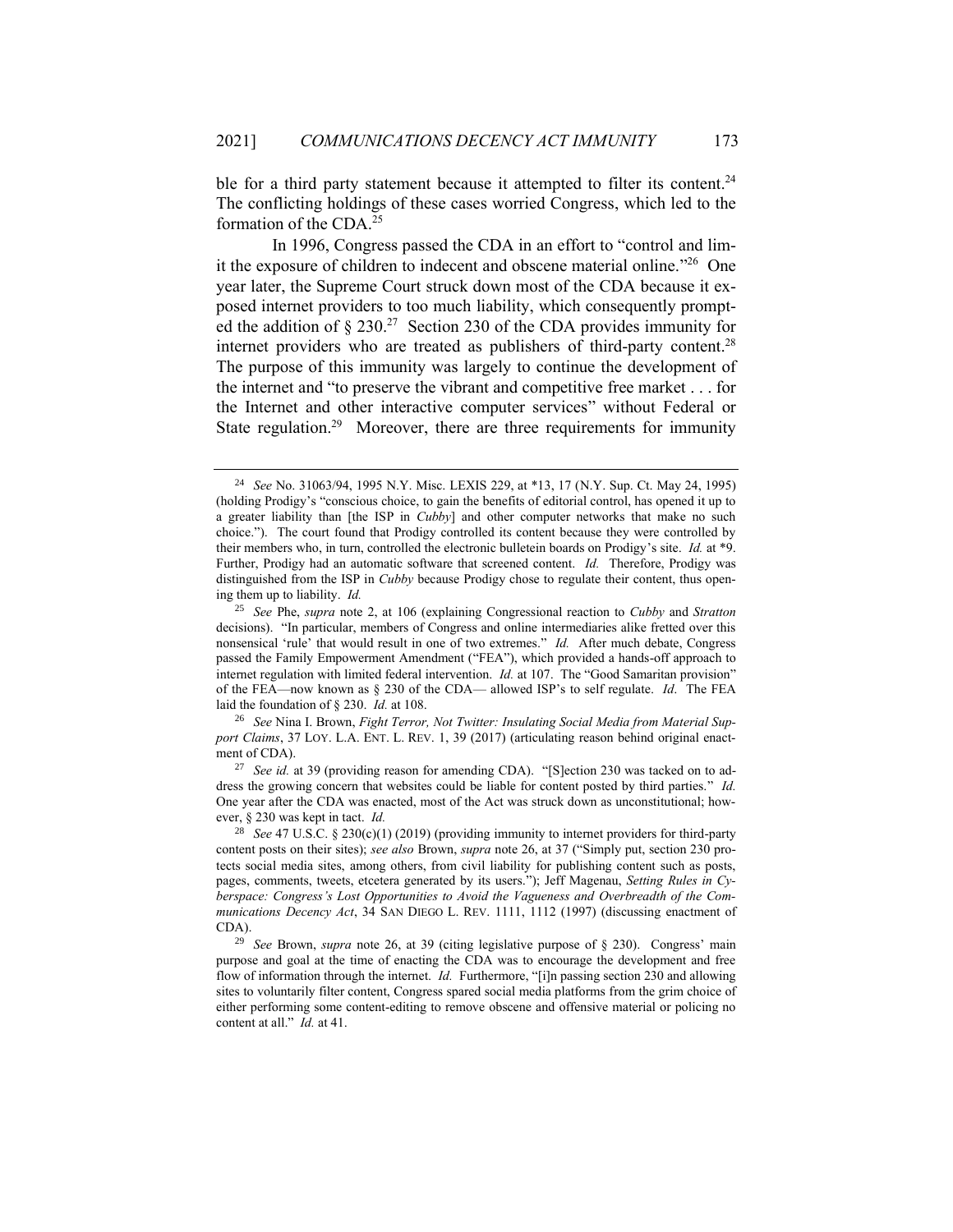under § 230 of the CDA: "(1) the defendant must be a provider or user of an 'interactive computer service'; (2) the asserted claims must treat the defendant as a publisher or speaker of information; and (3) the challenged communication must be 'information provided by another information content provider."<sup>30</sup>

In *Zeran v. America Online, Inc.*, the United States Court of Appeals for the Fourth Circuit became the first court to interpret the CDA and subsequently set the precedent of broad immunity for internet service providers.<sup>31</sup> The court stated that "lawsuits seeking to hold a service provider liable for its exercise of a publisher's traditional editorial functions – such as deciding whether to publish, withdraw, postpone or alter content – are barred."<sup>32</sup> With the exception of the Ninth Circuit, most courts have followed the *Zeran* precedent, holding that § 230 provides broad immunity to internet providers in the interest of cultivating a dynamic and open-internet system.<sup>33</sup> In *Fair Housing Council of San Fernando Valley v. Roommates.com, LLC*, the Ninth Circuit limited § 230 and held that an ISP should not be afforded immunity because "it created and designed its registration process around questions and answers that it provided to prospective subscribers, which made Roommates.com analogous to an information

 $30$  *See id.* at 43 (laying out three elements that must be satisfied for  $\S$  230 immunity).

<sup>31</sup> *See* 129 F.3d 327, 330 (4th Cir. 1997) (explaining application of § 230 and immunity it provides for ISPs); *see also* Jee, *supra* note 21, at 187 ("Ultimately, *Zeran v. America Online*, *Inc*. greatly expanded the scope of immunity afforded by the CDA, concluding that the distinction between 'distributor' and 'publisher' was irrelevant.")

<sup>32</sup> *See Zeran*, 129 F.3d at 330 (discussing legislative history and intent of § 230). "In specific statutory findings, Congress recognized the Internet and interactive computer services as offering 'a forum for a true diversity of political discourse, unique opportunities for cultural development, and myriad avenues for intellectual activity.'" *Id.* (citations omitted).

<sup>33</sup> *See* Doe v. Backpage.com, LLC, 817 F.3d 12, 29 (1st Cir. 2016) (following precedent and holding internet provider not liable under CDA). *Doe* involved an internet service provider aiding in the solicitation of sex trafficking of minors. *Id.* at 16. The court stated that these circumstances "evoke outrage." *Id.* at 15. However, the court also stated that unfortunately, "Congress did not sound an uncertain trumpet when it enacted the CDA, and it chose to grant broad protections to internet publishers. Showing that a website operates through a meretricious business model is not enough to strip away those protections." *Id.* at 29. *Doe* is an example of how courts reluctantly feel bound to interpret immunity of the CDA broadly. *Id.* at 19; s*ee also* Phe, *supra* note 2, at 112 (explaining impact of *Zeran* decision). "Because *Zeran* was the first major case to interpret § 230, the Fourth Circuit's decision to eliminate notice-based liability and grant broad immunity to ISPs had far-reaching consequences: it set the tone for the judicial development and construction of § 230." Phe, *supra* note 2, at 112. *But see* FTC. v. LeadClick Media, LLC, 838 F.3d 158, 176 (2d Cir. 2016) (holding "LeadClick is an information content provider with respect to the deceptive content at issue and is not entitled to immunity under Section 230."); Barnes v. Yahoo!, Inc*.,* 570 F.3d 1096, 1109 (9th Cir. 2009) (finding Yahoo! not immune for matchmaking algorithms); Doe v. GTE Corp., 347 F.3d 655, 660 (7th Cir. 2003) (suggesting § 230 should be read "as a definitional clause rather than as an immunity from liability, and thus harmonize the text with the caption.").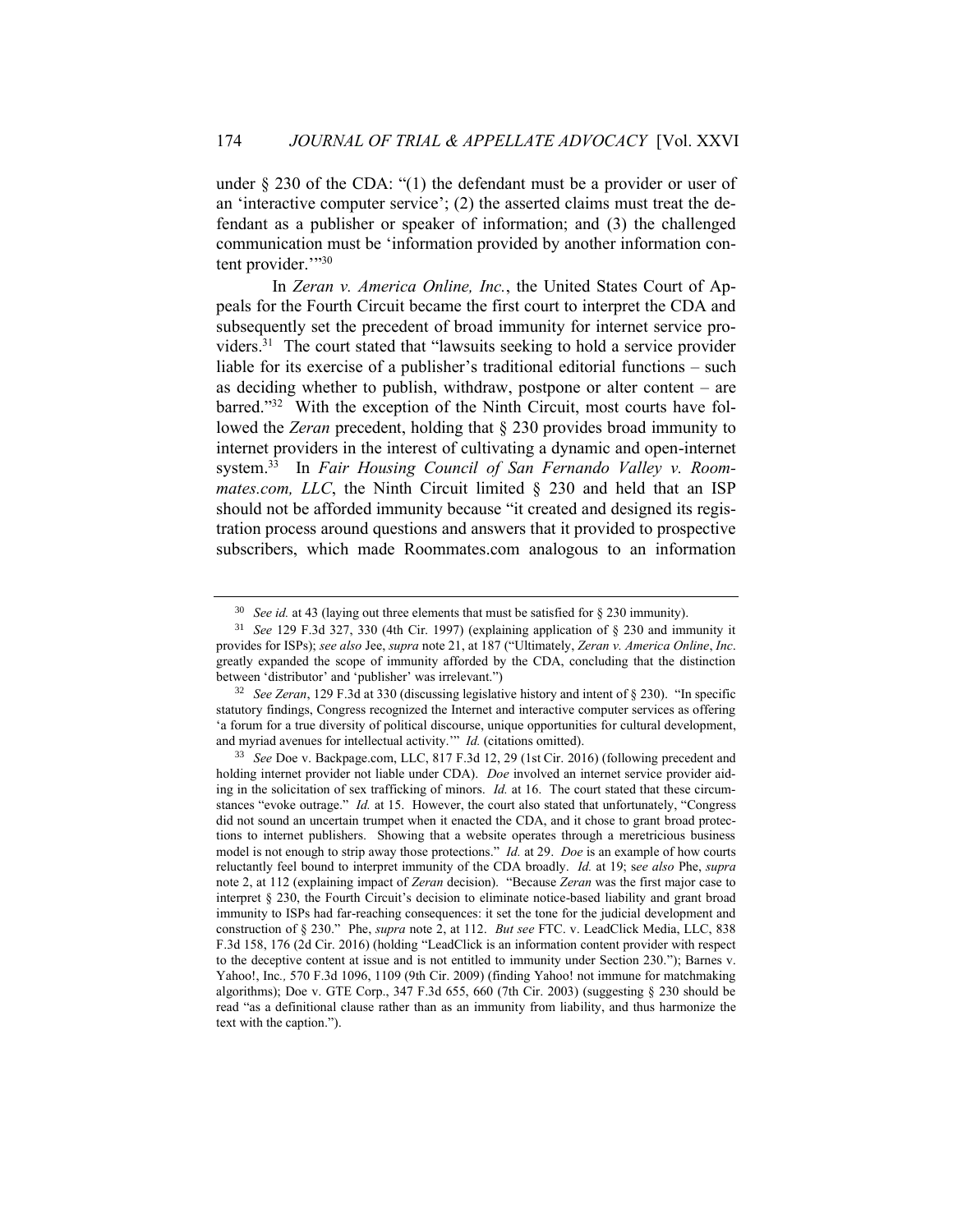content provider." 34 The Seventh Circuit also provided language against a broad application of the CDA, but ultimately gave immunity to the ISP.<sup>35</sup>

In *Force*, the court started its analysis by emphasizing the precedent courts' findings that  $\S 230$  provides broad immunity.<sup>36</sup> The court then implemented an ordinary meaning of the word "publisher" and categorized Facebook as such.<sup>37</sup> The court rejected the Plaintiffs' argument that Facebook should be liable for providing Hamas a platform to organize and reasoned that Facebook's conduct "falls within the heartland of what it means to be the 'publisher' of information under Section  $230(c)(1)$ ."<sup>38</sup> Furthermore, Facebook's use of algorithms and "matchmaking" tools to connect Hamas supporters did not disqualify Facebook from being considered a publisher.<sup>39</sup> The court stated that the bulk of an interactive computer service's job is to decide what content to display and noted there is no precedent that denied § 230 immunity based on "matchmaking."<sup>40</sup>

<sup>34</sup> *See* 521 F.3d 1157,1175 (9th Cir. 2008) (rejecting immunity for internet service provider); *see also* Phe, *supra* note 2, at 114 (noting importance of Roommates.com as only case to limit CDA immunity). This case was one of a "few instances where a court narrowed its interpretation of § 230 and held that immunity should not extend to the ISP in question." Phe, *supra* note 2, at 114; *see also* Madeline Byrd & Katherine J. Strandburg, *CDA 230 for a Smart Internet*, 88 FORDHAM L. REV. 405, 406 (2019) (highlighting development of internet and need to adapt CDA in line with internet-expanded capabilities); Joseph Monaghan, Comment, *Social Networking Websites' Liability for User Illegality*, 21 SETON HALL J. SPORTS & ENT. L. 499, 506 (2011) (highlighting one example of broad immunity of CDA); Andrew Bolson, *The Internet Has Grown Up, Why Hasn't the Law? Reexamining Section 230 of the Communications Decency Act*, INT'L ASS'N OF PRIVACY PROFESSIONALS (Aug. 27, 2013), https://iapp.org/news/a/the-internet-hasgrown-up-why-hasnt-the-law-reexamining-section-230-of-the/ (stating effect of technological advances on application of CDA).

<sup>35</sup> *See Doe*, 347 F.3d at 660 ("Why should a law designed to eliminate ISPs' liability to the creators of offensive material end up defeating claims by the victims of tortious or criminal conduct?") "If this reading is sound, then  $\S$  230(c) as a whole makes ISPs indifferent to the content of information they host or transmit: whether they do . . . or do not . . . take precautions, there is no liability under either state or federal law." *Id.*

<sup>36</sup> *See* Force v. Facebook, Inc., 934 F.3d 53,64 (2d Cir. 2019) (laying out precedent cases' treatment of §230 immunity for internet-content providers). "In light of Congress's objectives, the Circuits are in general agreement that the text of Section 230(c)(1) should be construed broadly in favor of immunity." *Id.* at 64; *see also* Jee, *supra* note 21, at 191 (highlighting importance of deciding CDA cases based on statutory interpretation).

<sup>37</sup> *See Force*, 934 F.3d at 65 (explaining meaning and court's interpretation of word "publisher"). The broad interpretation of §230 immunity "has resulted in a capacious conception of what it means to treat a website operator as the publisher . . . of information provided by a third party." *Id.* (citing *Backpage.com*, 817 F.3d at 19).

<sup>38</sup> *See id.* at 65 (rejecting Plaintiffs' argument that Facebook is not publisher).

<sup>&</sup>lt;sup>39</sup> *See id.* at 66 (finding "matchmaking" algorithms do not render internet content provider publisher). "Indeed, arranging and distributing third-party information inherently forms 'connections' and 'matches' among speakers, content, and viewers of content . . . [t]hat is an essential result of publishing. Accepting plaintiffs' argument would eviscerate Section 230(c)(1) . . . ." *Id.*

<sup>40</sup> *See id.* at 67 ("All of these decisions, like the decision to host third-party content in the first place, result in 'connections' or 'matches' of information and individuals, which would have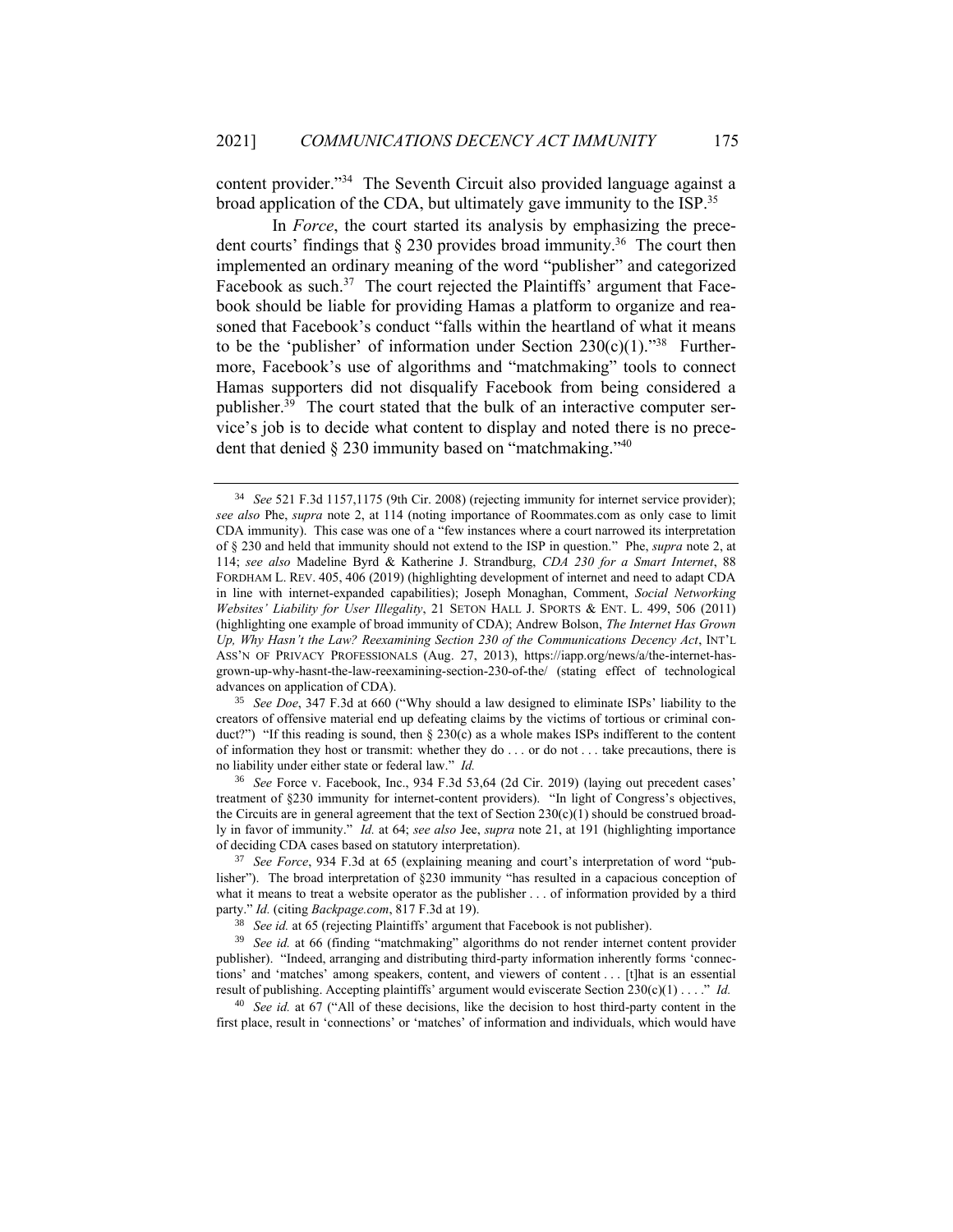Next, the court addressed whether Facebook was a developer or creator because, if Facebook fell within either category, it would not have immunity under  $\S 230$ .<sup>41</sup> The court rejected the Plaintiffs' argument that Facebook developed Hamas's content by directing the content to people interested in it.<sup>42</sup> The court reasoned that Facebook is not responsible for nor does it edit the content Hamas provides. 43 According to the court, Facebook is classified as a neutral party because the social media platform merely takes objective information from its users to "match" them with other users.<sup>44</sup> Facebook's act of making content more visible or available to users is part of the traditional role of a publisher and is not considered "developing" for the purposes of  $\S 230<sup>45</sup>$  In this instance, the court joined the majority of circuits in its broad interpretation of both § 230 of the CDA and the meaning of the word "publisher." 46

Whether an internet provider is immune from liability for allegedly aiding a terrorist organization depends solely on the interperative mechanisms of the CDA.<sup>47</sup> However, courts have struggled to interpret the CDA due to the statute's lack of clearly defined terms.<sup>48</sup> Most circuit courts ap-

<sup>42</sup> *See Force*, 934 F.3d at 70 (holding Facebook is not developer of content). Since Facebook users own their content, they control what they write on their pages and who can see it. *Id.*  Therefore, Facebook is not a developer for purposes of § 230. *Id.*

<sup>43</sup> *See id.* (noting Facebook also does not "suggest edits for the content its users—including Hamas—publish").

<sup>44</sup> *See id.* (explaining how Facebook algorithms function). "The algorithms take the information provided by Facebook users and 'match' it to other users—again, materially unaltered based on objective factors applicable to any content, whether it concerns soccer, Picasso, or plumbers." *Id.* Facebook's act of arranging users' objective information does not render it a developer. *Id.*

<sup>45</sup> *See id.* at 70 (refuting Plaintiffs' argument). "But making information more available is, again, an essential part of traditional publishing; it does not amount to "developing" that information within the meaning of Section 230." *Id.*

<sup>46</sup> *See id.* at 68-69 (holding Facebook immune under CDA's broad application).

not occurred but for the internet services' particular editorial choices regarding the display of third-party content.")

<sup>41</sup> *See id.* at 68 (transitioning to Plaintiffs' argument that Facebook is developer of Hamas's content). "[C]onsistent with broadly construing 'publisher' under Section 230(c)(1), we have recognized that a defendant will not be considered to have developed third-party content unless the defendant directly and 'materially' contributed to what made the content itself 'unlawful.'" *Id.* (citing FTC. v. LeadClick Media, LLC, 838 F.3d 158, 174 (2d Cir. 2016).

<sup>47</sup> *See* Jee, *supra* note 21, at 191 (discussing how courts determine liability under CDA). "To analyze the CDA's meaning of 'develop,' an analysis using the canons of statutory interpretation is appropriate." *Id.*

<sup>48</sup> *See* Magenau, *supra* note 28, at 1113 (explaining difficulties of interpreting CDA). "However, the CDA is also problematic on a more fundamental level: it is filled with ambiguities and inconsistencies of language." *Id.* at 1113; *see also* Byrd, *supra* note 34, at 408 (articulating ambiguities in CDA language). "Because CDA 230 does not define 'publisher,' its interpretation has been a central, and difficult, task for the courts." Byrd, *supra* note 34, at 408. Furthermore, it has been suggested that the CDA: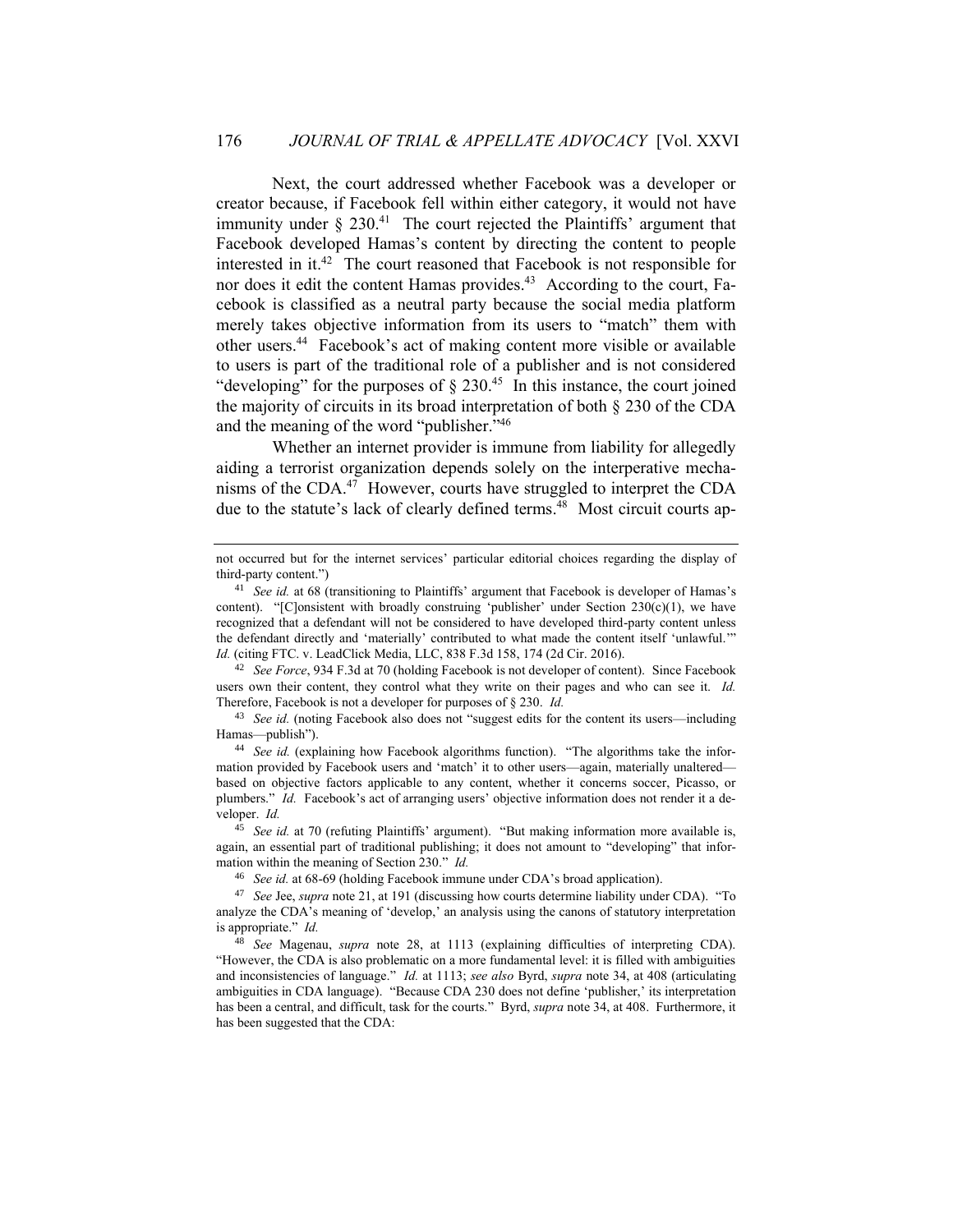plied a broad interpretation of the CDA, and the Second Ciruit in *Force*  was not an exception to this majority rule.<sup>49</sup> The strength of the CDA's immunity shield is highlighted in *Doe v. Backpage.com*, where the court did not morally agree with providing immunity to the defendant, but felt that the CDA required them to do so. 50 Therefore, the *Force* decision will perpetuate broad immunity under the CDA for internet providers, making it difficult for future plaintiffs to successfully sue on these grounds.<sup>51</sup>

Future practicioners seeking to hold internet providers liable for their actions with third-parties may find it helpful to focus on categorizing internet providers as developers. 52 If an internet provider is classified as a

Byrd, *supra* note 34, at 436; *see also* Brown, *supra* note 26, at 4 (noting confusion in applying § 230).

The application of section 230 is unclear where liability is based not on the content posted by the third-party, but instead on the consequences of allowing that third party to use the social media platform. This is a critical distinction and presents a second unsettled question for courts confronting these cases.

Brown, *supra* note 26, at 4.

<sup>49</sup> *See* sources cited & accompanying text *supra* note 36; *see also Force*, 934 F.3d at 68 (holding Facebook immune under CDA's broad application); Monaghan, *supra* note 34, at 507 ("As a result of judicially extended immunity to ICPs, these social networking websites have also been consistently granted broad section 230 immunity.") Social media platforms have no incentive to protect their users "because of the broad immunity granted to them by judicial interpretation of section 230 of the Communications Decency Act (CDA)." Monaghan, *supra* note 34, at 500.

<sup>50</sup> *See* Doe v. Backpage.com, LLC, 817 F.3d 12, 15 (1st Cir. 2016) (articulating court's concerns of current CDA interpretation). "This is a hard case — hard not in the sense that the legal issues defy resolution, but hard in the sense that the law requires that we, like the court below, deny relief to plaintiffs whose circumstances evoke outrage." *Id.* at 15; *see also* Monaghan, *supra* note 34, at 506 (using *Backpage.com* to emphasize broad application of CDA).

<sup>51</sup> *See generally Force*, 934 F.3d at 64 (stating current trend in courts to interpret §230 broadly). "In light of Congress's objectives, the Circuits are in general agreement that the text of Section 230(c)(1) should be construed broadly in favor of immunity." *Id.* at 64; *see also* Neuburger, *supra* note 5 (noting significance of *Force* decision).

<sup>52</sup> *See Force*, 934 F.3d at 81(Katzmann, C.J., dissenting in part) (explaining how case precedent does not provide developers CDA immunity). Section 230 "does not necessarily immunize defendants from claims based on promoting content or selling advertising, even if those activities might be common among publishing companies nowadays." *Id.* at 81; *see also* Monaghan, *supra* note 34, at 503 (explaining difference between publishers and distributors). "The issue is substantial because under the law of most states, a publisher is strictly liable for defamatory statements, whereas a distributor is liable only for content it knew or should have known was defamatory." Monaghan, *supra* note 34, at 503.

<sup>[</sup>S]hould be amended to clarify that a party is not 'treated as the publisher or speaker of any information provided by another information content provider' unless liability is premised primarily on the actionable nature of that third-party content. This change preserves the sort of immunity from publisher liability that the drafters of CDA 230 had in mind.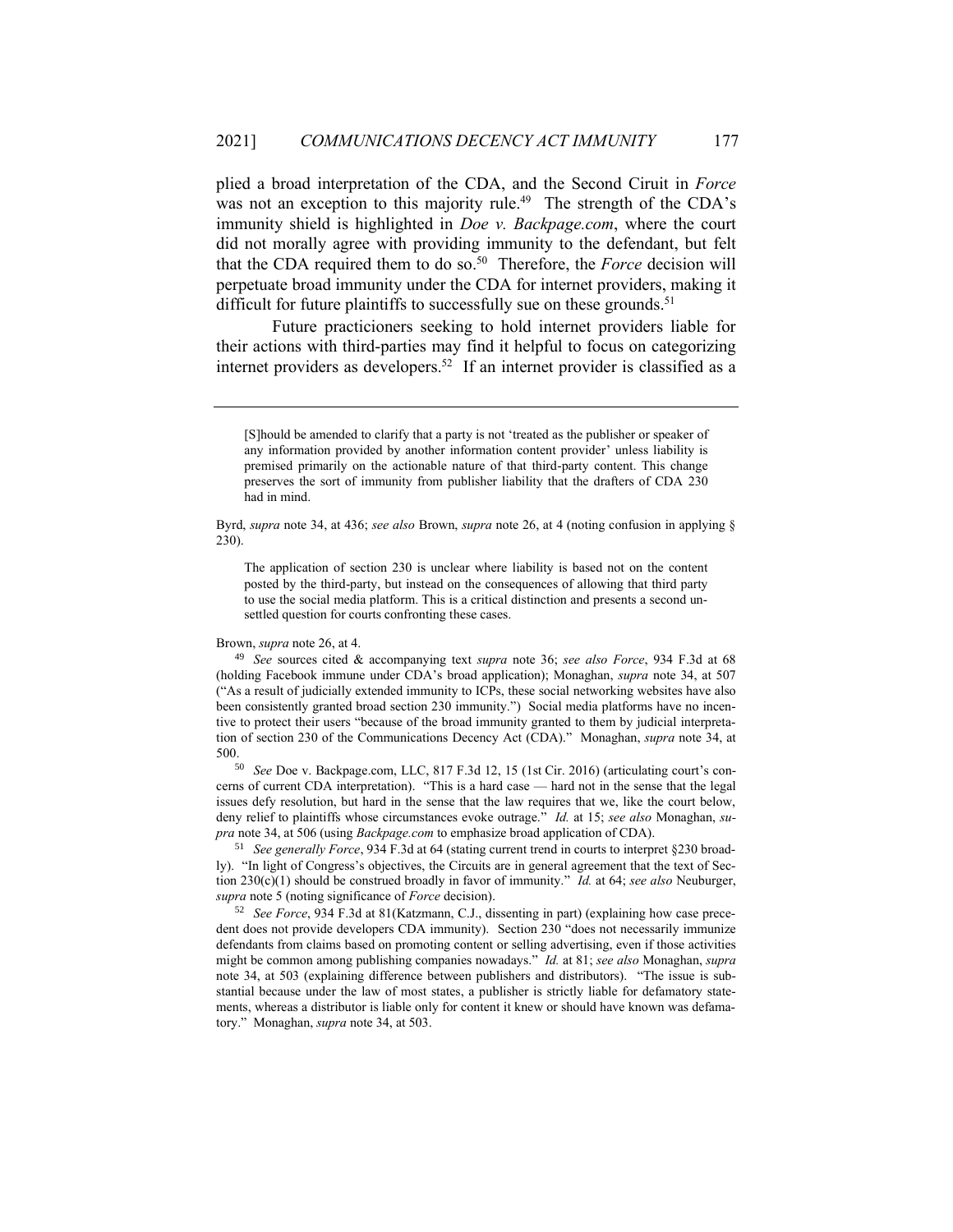content developer, they fall outside of the CDA immunity shield because they are no longer simply a publisher. 53 For example, Facebook's algorithmic capability to matchmake and create networks of users arguably goes far beyond a traditional publisher's ability.<sup>54</sup> Through these algorithms, Facebook is not merely placing an ad on the front page of a newspaper. 55 Rather, Facebook connects people in a way that generates new groups, followers, and the ability to reach people that would otherwise not be possible without those algorithms.<sup>56</sup> If plaintiffs can show how the internet has expanded its capabilities since the enactment of the CDA, they may be able to prove that these internet providers are more than simply publishers of their content.<sup>57</sup>

Furthermore, in *Force*, the court stated that holding Facebook liable for its use of algorithms would "turn Section  $230(c)(1)$  upside down."<sup>58</sup>

<sup>55</sup> *See Force*, 934 F. 3d at 83 (Katzmann, C.J., dissenting in part) (explaining Facebook's increased ability to connect users); s*ee also* Bolson, *supra* note 34 (noting possible options to amend CDA to keep up with evolving technology).

<sup>56</sup> *See Force*, 934 F. 3d at 83 (Katzmann, C.J., dissenting in part) (explaining how algorithms "forge real-world (if digital) connections through friend and ground suggestions").

<sup>57</sup> *See* Monaghan, *supra* note 34, at 505 (noting development of internet since CDA was enacted).

<sup>53</sup> *See Force*, 934 F. 3d at 68 (stating that "[i]f Facebook was a creator or developer, even 'in part,' of the terrorism-related content upon which plaintiffs' claims rely, then Facebook is an 'information content provider' of that content and is not protected by Section 230(c)(1) immunity.")

<sup>54</sup> *See id.* at 83 (Katzmann, C.J., dissenting in part) (quoting Facebook CEO's description of Facebook). "CEO Mark Zuckerberg has similarly described Facebook as 'build[ing] tools to help people connect with the people they want,' thereby 'extending people's capacity to build and maintain relationships." *Id.* (citations omitted). These actions of creating social networks go beyond the traditional editorial actions the CDA immunizes. *Id.*; *see also* Jee, *supra* note 21, at 191 (citing broad interpretation of term "developer"). The meaning of developer "encompasses a broad meaning, extending beyond mirroring the definition of creation which is to '[m]ake something new' or '[c]ome into existence.' Rather, the definition of 'develop' in the CDA, as construed by the courts, is 'to make actually available or usable (something previously only potentially available or usable).'" Jee, *supra* note 21, at 191 (citing FTC v. Accusearch, Inc., 570 F.3d 1187, 1189 (10th Cir. 2011)).

Notably, however, the Internet model at the time Congress enacted the CDA was very different than what has since evolved . . . [i]t is uncertain whether Congress would have afforded the same protection at the time it enacted the CDA had it known that ISPs would deliver content in the future.

Monaghan, *supra* note 34, at 505; *see also* Phe*, supra* note 2, at 101-02 (explaining how unforeseen technological advances complicate statutory interpretation). "Nevertheless, in light of today's technological advances, the legislative objectives that § 230 once served are at risk of becoming obsolete. The changing nature of the Internet demands action, and Congress has failed in this regard." Phe*, supra* note 2, at 101-02. When the CDA was enacted, the internet was a relatively new phenomenon. Phe*, supra* note 2, at 101-02.

<sup>58</sup> *See Force*, 934 F.3d at 67 (stating Facebook's use of algorithms does not exclude platform from being publisher).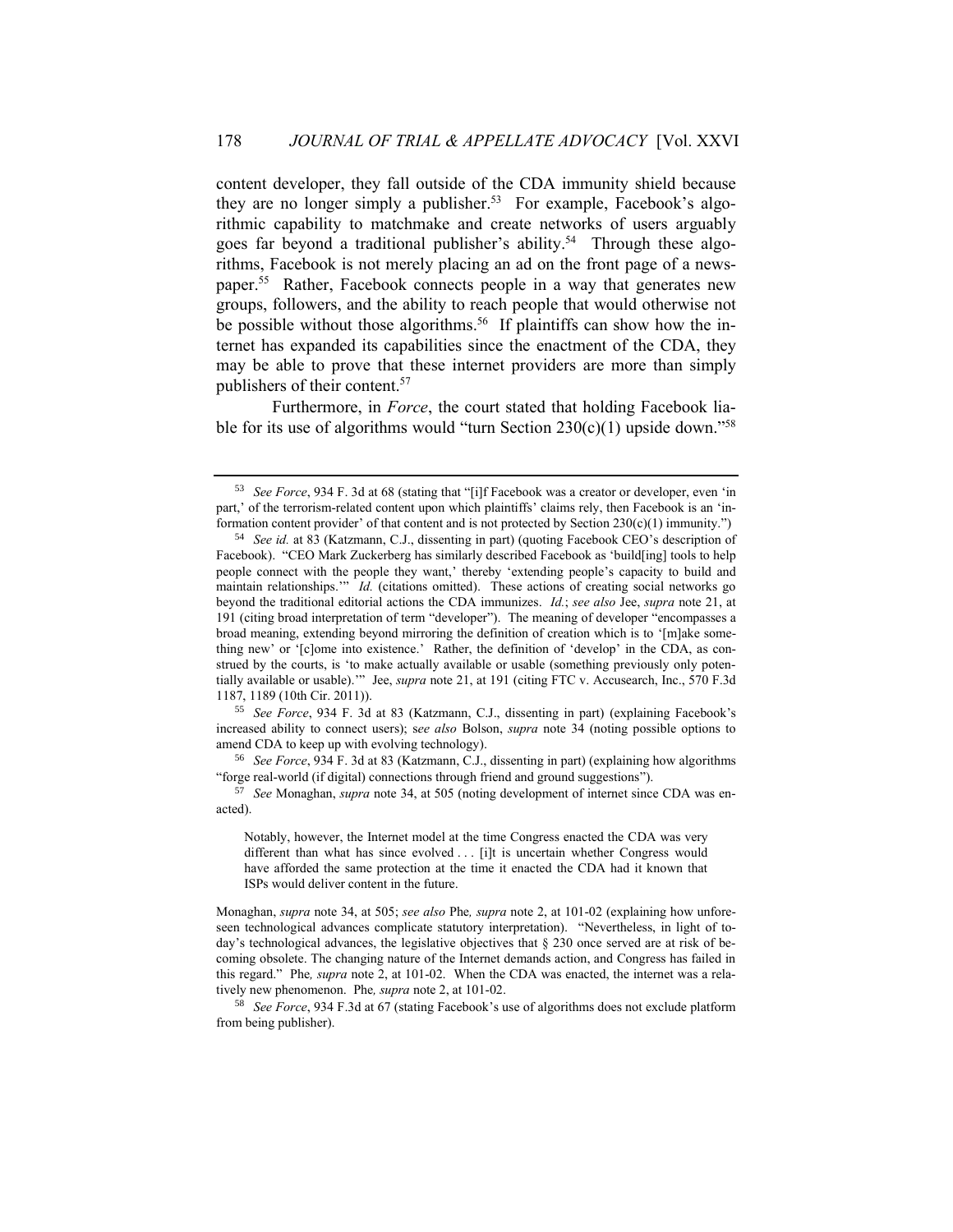This argument shows just how far courts have gone in applying CDA immunity to internet providers and highlighting the need for a shift in how courts interpret and apply the CDA.<sup>59</sup> The CDA was enacted in 1996 when the internet had far fewer capabilities than it does today. 60 Therefore, courts should not look to the CDA as a broad immunity shield, but should instead focus on the internet providers' actual actions. 61 By shifting the focus away from sweeping CDA immunity and instead focusing on the collective effect of Facebook and other social media platforms' actions with third-parties, internet providers may be held more accountable for their specific conduct.<sup>62</sup> A narrower interpretation of the CDA will keep with the legislative intent of the CDA, which was to protect the role of a traditional publisher, and did not account for the algorithmic capabilities of the

<sup>62</sup> *See* Jee, *supra* note 21, at 196 (noting importance of considering internet-platformspecific actions when deciding liability).

By adopting a totality of the circumstances approach to CDA immunity, social networking sites would not receive such a strong grant of immunity. Instead, a court could apply the following factors to determine whether a social networking site should be afforded immunity: 1) the type of claim being brought; 2) the specifics of the posted content; 3) any actions the internet service provider or website has taken; and, 4) the policy objectives of the CDA.

<sup>59</sup> *See* Phe, *supra* note 2, at 124 (explaining how terrorist organizations rely on social media platforms). The broad application of the CDA "neither incentivizes nor motivates [internet service providers] to implement measures that could have a negative impact on traffic and revenue. Victims of harmful or offensive content are often left without legal recourse because § 230 imposes a veritable challenge." *Id.* at 125; *see also* Jee, *supra* note 21, at 187 (showing sweeping effect *Zeran* decision had on immunity). The *Zeran* court feared that holding internet providers liable for "potentially tortious material would increase the costs of operation such that internet service providers would no longer seek to do business. This drastic hypothetical would run contrary to the policies the CDA was enacted to promote." Jee, *supra* note 21, at 187.

<sup>60</sup> *See* Monaghan, *supra* note 34, at 532 ("In the last ten years, however, technology has progressed, and social networking websites now have the means, but not the will to implement effective change."); *see also* Brown, *supra* note 26, at 7 ("About 90 percent of organized terrorism on the internet is being carried out through social media.") (citations omitted).

<sup>61</sup> *See Force*, 934 F.3d at 81 (Katzmann, C.J., dissenting in part) ("Section 230(c)(1) limits liability based on the function the defendant performs, not its identity."). Furthermore, "[l]ooking beyond Facebook's 'broad statements of immunity' and relying 'rather on a careful exegesis of the statutory language,' . . . the CDA does not protect Facebook's friend- and content-suggestion algorithms." *Id.* at 82 (citing Barnes v. Yahoo!, Inc., 570 F.3d 1096, 1100 (9th Cir. 2009)); *see also* Jee, *supra* note 21, at 180 (suggesting narrower approach to applying CDA to current internet platforms). The broad application of the CDA in light of the development of technology "does not necessarily align with the objectives the Zeran court sought to achieve with its broad interpretation." Jee, *supra* note 21, at 180. Therefore, a more "fact-specific inquiry considering such factors as the type of claim being brought, the specifics of the posted content, what the internet service provider or website sought to achieve with the content, and the like, more effectively balance the policy goals of promoting internet usage with deterring illegal behavior." Jee, *supra* note 21, at 180.